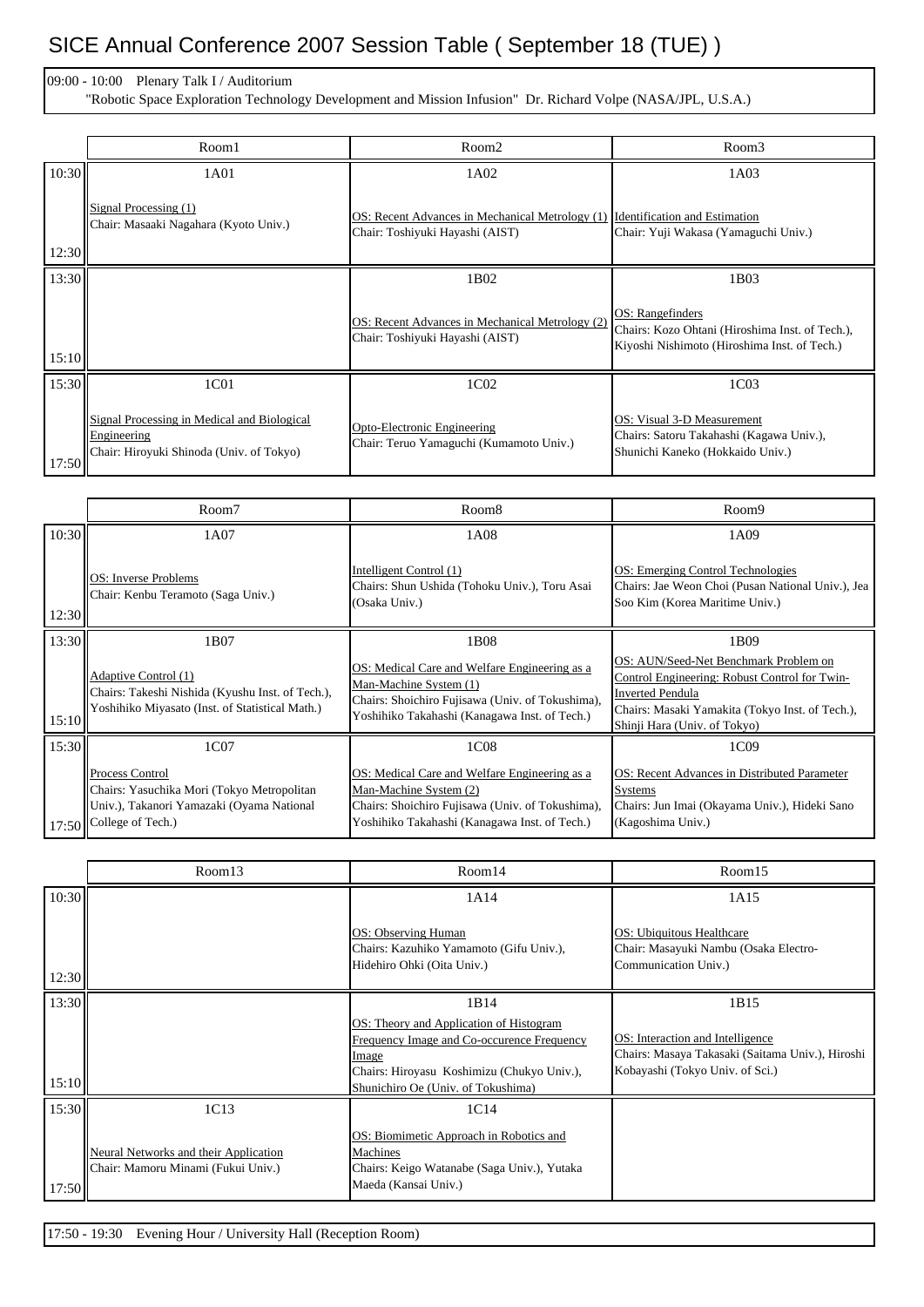| Room4                                                                     | Room <sub>5</sub>                                                                                                                         | Room6                                                                                                             |
|---------------------------------------------------------------------------|-------------------------------------------------------------------------------------------------------------------------------------------|-------------------------------------------------------------------------------------------------------------------|
| $10:30 - 18:00$<br>Workshop: Life Science and SICE<br><u>Technologies</u> | 1A05<br>Mechanical Systems Control (1)<br>Chairs: Hisakazu Nakamura (Nara Inst. of Sci. and<br>Tech.), Masafumi Hamaguchi (Shimane Univ.) | 1A06<br>Nonlinear Control (1)<br>Chairs: Kazuhiro Yubai (Mie Univ.), Yoshifumi<br>Okuyama (Humanitech Laboratory) |
| - Towards Collaboration<br>among SICE Technical Divisions                 | 1B05<br>Robust Control (1)<br>Chairs: Kang-Zhi Liu (Chiba Univ.), Katsumi<br>Moriwaki (Univ. of Shiga Prefecture)                         |                                                                                                                   |
|                                                                           | 1C05<br><b>SICE Tutorial Seminar</b>                                                                                                      | 1C06<br>Medical and Welfare Systems<br>Chair: Hirokazu Seki (Chiba Inst. of Tech.)                                |
| Room10                                                                    | Room11                                                                                                                                    | Room12                                                                                                            |

| Room10                                                                                                                                   | Room11                                                                                                                                 | Room12                                                                       |
|------------------------------------------------------------------------------------------------------------------------------------------|----------------------------------------------------------------------------------------------------------------------------------------|------------------------------------------------------------------------------|
| 1A10                                                                                                                                     | 1A11                                                                                                                                   | 1A12                                                                         |
| OS: Frontline of BIX (BioInformation eXchange)<br>Research<br>Chairs: Hiroaki Ishizawa (Shinshu Univ.), Atsushi<br>Hashimoto (Mie Univ.) | OS: Micrormechatronics for Biomedical<br>Applications<br>Chair: Shuxiang Guo (Kagawa Univ.)                                            | Intelligent Systems and Control<br>Chair: Keigo Watanabe (Saga Univ.)        |
| 1B10                                                                                                                                     | 1B11                                                                                                                                   |                                                                              |
| OS: Dependable System Design in Discrete Event<br>Systems<br>Chair: Tatsuya Suzuki (Nagoya Univ.)                                        | <b>Systems and Education</b><br>Chair: Yoshitaka Fujiwara (Kitami Inst. of Tech.)                                                      |                                                                              |
| 1C10                                                                                                                                     | 1C11                                                                                                                                   | 1C12                                                                         |
| OS: Unconventional Computation and<br>Communication<br>Chair: Hideaki Suzuki (NICT)                                                      | OS: System Analysis and Intelligent Design of<br>Multiple Interactive Systems<br>Chair: Kuang-Yow Lian (Chung-Yuan Christian<br>Univ.) | Systems Theory and Engineering<br>Chair: Takao Terano (Tokyo Inst. of Tech.) |
| Room16                                                                                                                                   | Room17                                                                                                                                 | Poster Room                                                                  |

| Room16                                                                     | Room17                                                                                                                 | Poster Room                                                                                   |
|----------------------------------------------------------------------------|------------------------------------------------------------------------------------------------------------------------|-----------------------------------------------------------------------------------------------|
| 1A16<br>Robot Control (1)<br>Chair: Masaki Yamakita (Tokyo Inst. of Tech.) | 1A17<br>Human Interface (1)<br>Chairs: Kiyomi Nakamura (Toyama Prefectural<br>Univ.), Hidenori Ishihara (Kagawa Univ.) | $10:30 - 17:50$<br>Poster Session:<br>Activities of SICE Technical<br>and Research Committees |
| 1B16<br>Mechatronics Systems<br>Chair: Chang Cai (Kagawa Univ.)            | 1B17<br>Human Interface (2)<br>Chair: Makoto Itoh (Univ. of Tsukuba)                                                   |                                                                                               |
| 1C16<br>Robot Control (2)<br>Chair: Kanji Tanaka (Kyusyu Univ.)            | 1C17<br>Robot Arm and Manipulator<br>Chair: Masakazu Suzuki (Tokai Univ)                                               |                                                                                               |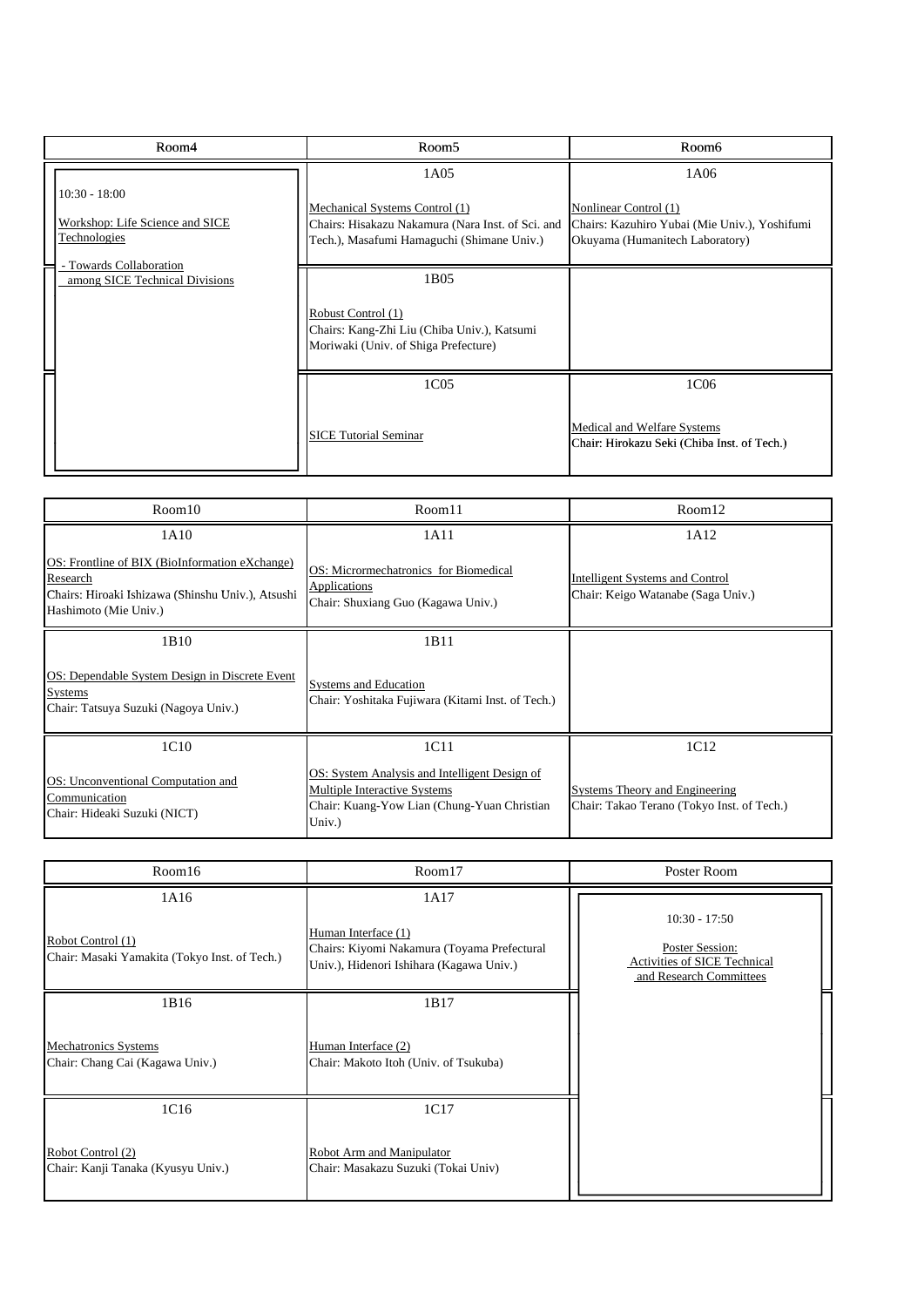## SICE Annual Conference 2007 Session Table ( September 19 (WED) )

09:00 - 10:00 Plenary Talk II / Auditorium "Control and Life ----- From Homeostasis To Allostasis" Dr. Hidenori Kimura (RIKEN, Japan)

|       | Room1                                                                                           | Room <sub>2</sub>                                                             | Room3                                                                                                                                                                                    |
|-------|-------------------------------------------------------------------------------------------------|-------------------------------------------------------------------------------|------------------------------------------------------------------------------------------------------------------------------------------------------------------------------------------|
| 10:30 | 2A01                                                                                            | 2A02                                                                          | 2A03                                                                                                                                                                                     |
| 12:30 | <b>Neural Networks</b><br>Chairs: Noriyasu Homma (Tohoku Univ.), Keiji<br>Tatsumi (Osaka Univ.) | OS: Human Factors in Vehicle Operation<br>Chair: Shun'ichi Doi (Kagawa Univ.) | OS: Evolutionary and Distributed Systems Towards<br>Real-world Applications (1)<br>Chairs: Keiki Takadama (Univ. of Electro-<br>Communications), Katsunori Shimohara (Doshisha<br>Univ.) |
| 13:30 |                                                                                                 | 2B02                                                                          | 2B03                                                                                                                                                                                     |
| 15:10 |                                                                                                 | <b>Intelligent Systems</b><br>Chair: Hiroshi Kawakami (Kyoto Univ.)           | OS: Evolutionary and Distributed Systems Towards<br>Real-world Applications (2)<br>Chairs: Keiki Takadama (Univ. of Electro-<br>Communications), Katsunori Shimohara (Doshisha<br>Univ.) |

|       | Room7                                                                                                                                      | Room <sub>8</sub>                                                                     | Room9                                                                                                                |
|-------|--------------------------------------------------------------------------------------------------------------------------------------------|---------------------------------------------------------------------------------------|----------------------------------------------------------------------------------------------------------------------|
| 10:30 | 2A07                                                                                                                                       | 2A08                                                                                  | 2A09                                                                                                                 |
| 12:30 | Adaptive Control (2)<br>Chairs: Akira Sano (Keio Univ.), Kazuya Sato<br>(Saga Univ.)                                                       | Optimization and Reinforcement Learning<br>Chair: Hitoshi Iima (Kyoto Inst. of Tech.) | OS: Methods of Control Engineering in Systems<br>Biology<br>Chair: Oliver Sawodny (Univ. of Stuttgart)               |
| 13:30 | 2B07                                                                                                                                       | 2 <sub>B08</sub>                                                                      | 2B <sub>09</sub>                                                                                                     |
| 15:10 | Modeling, System Identification and Estimation (1)<br>Chairs: Shosuke Suzuki (Tohoku Bunka Gakuen<br>Univ.), Franz Mesch (Univ. Karlsruhe) | <b>Network Systems</b><br>Chair: Hideto Iwaoka (Kanazawa Inst. of Tech.)              | OS: Recent Advances in Automotive Control<br>Chairs: Shen Tielong (Sophia Univ.), Taketoshi<br>Kawabe (Kyushu Univ.) |

|       | Room13 | Room14                                                                                                                              | Room15                                                                                                                           |
|-------|--------|-------------------------------------------------------------------------------------------------------------------------------------|----------------------------------------------------------------------------------------------------------------------------------|
| 10:30 |        | 2A14                                                                                                                                | 2A15                                                                                                                             |
| 12:30 |        | OS: Advanced Image-Based Measurement<br>Chairs: Hirobumi Nishida (Ricoh Co., Ltd.),<br>Tomokazu Sato (Nara Inst. of Sci. and Tech.) | Robot Control (3)<br>Chairs: Yuichi Tsumaki (Hirosaki Univ.), Kanji<br>Tanaka (Kyusyu Univ.)                                     |
| 13:30 |        | 2B14                                                                                                                                | 2B15                                                                                                                             |
| 15:10 |        | OS: Sound and Vibration Measurement<br>Chair: Kenbu Teramoto (Saga Univ.)                                                           | <b>OS: SICE City</b><br>Chairs: Kazuhiko Sumi (Mitsubishi Electric<br>Corporation), Naoyuki Kubota (Tokyo<br>Metropolitan Univ.) |

| $15:30 - 16:30$ Invited Speech / Auditorium                                                                    |
|----------------------------------------------------------------------------------------------------------------|
| "Estimation of "Oishisa" of Udon (Japanese noodle)" Dr. Yoshimasa Yamano (Institute of OISHISA Science, Japan) |
| 16:30 - 17:30 Awards Ceremony / Auditorium                                                                     |
|                                                                                                                |

18:30 - 20:30 Banquet / ANA Hotel CLEMENT TAKAMATSU (TAMAMO room)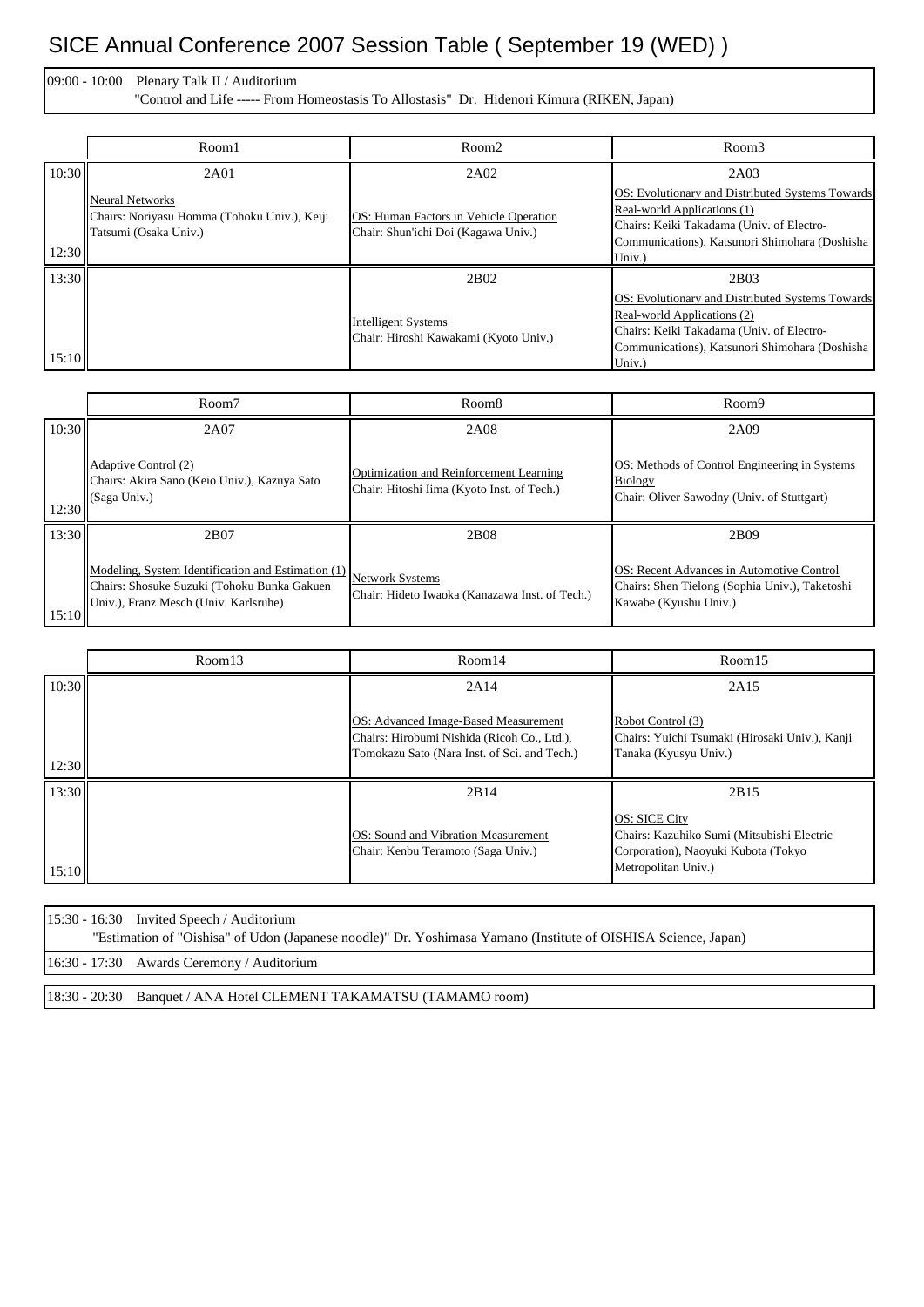| Room4                                                                                                                                                                               | Room <sub>5</sub>                                                                                                                  | Room6                                                                                                        |
|-------------------------------------------------------------------------------------------------------------------------------------------------------------------------------------|------------------------------------------------------------------------------------------------------------------------------------|--------------------------------------------------------------------------------------------------------------|
| 2A04                                                                                                                                                                                | 2A05                                                                                                                               | 2A06                                                                                                         |
| <b>OS</b> : International Share of Information on<br>Measurement Science and Sensing Technologies<br>Chairs: Toshiro Ono (Okayama Univ. of Sci.),<br>Hiro Yamasaki (Univ. of Tokyo) | Mechanical Systems Control (2)<br>Chairs: Fujio Ikeda (Kochi National College of<br>Tech.), Shigeki Nakaura (Tokyo Inst. of Tech.) | Nonlinear Control (2)<br>Chairs: Tomohisa Hayakawa (Tokyo Inst. of<br>Tech.), Yuh Yamashita (Hokkaido Univ.) |
| 2 <sub>B</sub> 04                                                                                                                                                                   | 2 <sub>B</sub> 05                                                                                                                  | 2B <sub>06</sub>                                                                                             |
| OS: Web-based Technologies in Exploratory<br>Learning and Monitoring Cognition<br>Chair: Toshihiro Hayashi(Kagawa Univ.)                                                            | Robust Control (2)<br>Chairs: Makoto Katoh (Osaka Inst. of Tech.),<br>Hiroaki Mukaidani (Hiroshima Univ.)                          | <b>Manufacturing Systems</b><br>Chair: Hidekata Hontani (Nagoya Inst. of Tech.)                              |

| Room10                                                                                                                                                                                  | Room11                                                        | Room12                                                                                                                  |
|-----------------------------------------------------------------------------------------------------------------------------------------------------------------------------------------|---------------------------------------------------------------|-------------------------------------------------------------------------------------------------------------------------|
| 2A10                                                                                                                                                                                    | 2A11                                                          | 2A12                                                                                                                    |
| OS: Recent Progress in Temperature Measurement<br>(1)<br>Chairs: Tadashi Ito (Gunma Univ.), Hiroaki<br>Aizawa (Toyo Univ.)                                                              | Signal Processing (2)<br>Chair: Norikazu Ikoma (Kyushu Tech.) | <b>Transportation Systems</b><br>Chairs: Min Cheol Lee (Pusan National Univ.),<br>Haruo Takatsu (Yokogawa Electric Co.) |
| 2B10                                                                                                                                                                                    | 2B11                                                          | 2B12                                                                                                                    |
| OS: Recent Progress in Temperature Measurement<br>(2)<br>Chairs: Tadashi Ito (Gunma Univ.), Tokio Hamada Chair: Shoji Adachi (Yokogawa Electric Corp.)<br>(Tanaka Kikinzoku Kogyo K.K.) | Sensor and Transducer (1)                                     | <b>Remote Sensing</b><br>Chair: Minoru Sasaki (Gifu Univ.)                                                              |
|                                                                                                                                                                                         |                                                               |                                                                                                                         |
| Room16                                                                                                                                                                                  | Room17                                                        | Poster Room                                                                                                             |

| Room16                                                                                                                            | Room17                                                               | Poster Room                                                                                          |
|-----------------------------------------------------------------------------------------------------------------------------------|----------------------------------------------------------------------|------------------------------------------------------------------------------------------------------|
| 2A16<br>OS: Sensing, Control and Safety Systems for Smart<br>Vehicle Automation (1)<br>Chair: Masafumi Hashimoto (Doshisha Univ.) |                                                                      | $10:30 - 15:10$<br>Poster Session:<br><b>Activities of SICE Technical</b><br>and Research Committees |
| 2B16<br>OS: Sensing, Control and Safety Systems for Smart<br>Vehicle Automation (2)<br>Chair: Mamoru Minami (Univ. of Fukui)      | 2B17<br>Human Interface (3)<br>Chair: Hideyuki Sawada (Kagawa Univ.) | $11:00 - 14:00$ dialogue hours                                                                       |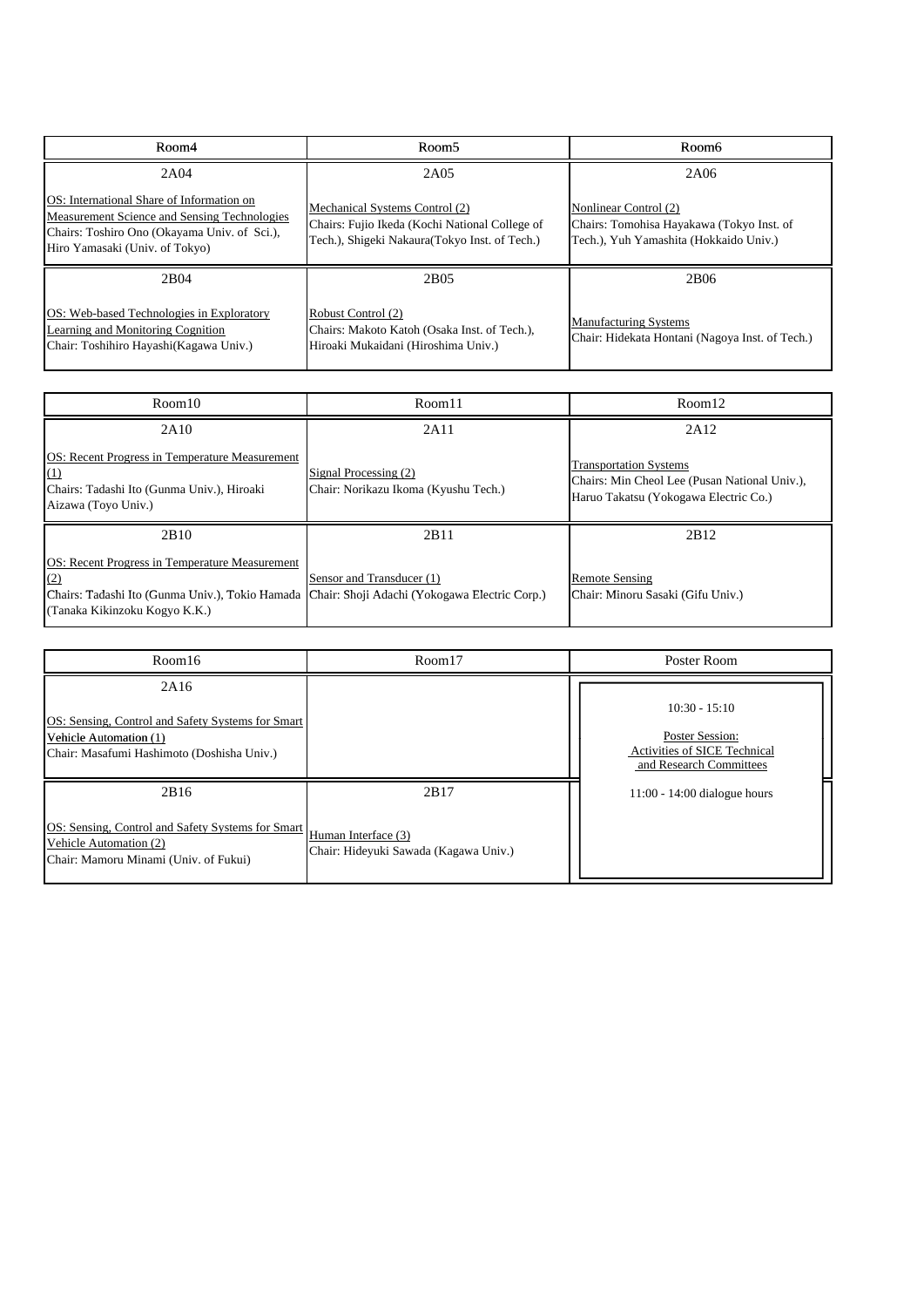## SICE Annual Conference 2007 Session Table ( September 20 (THU) )

## 09:00 - 10:00 Plenary Talk III / Auditorium

"The LHC at CERN: technical frontier aspects of the world largest scientific instrument" Mr. Alain Poncet (CERN, Switzerland)

|       | Room1                                                                                                 | Room <sub>2</sub>                                                                     | Room3                                                                                                                                                                                              |
|-------|-------------------------------------------------------------------------------------------------------|---------------------------------------------------------------------------------------|----------------------------------------------------------------------------------------------------------------------------------------------------------------------------------------------------|
| 10:30 | 3A01                                                                                                  | 3A02                                                                                  | 3A03                                                                                                                                                                                               |
| 12:30 | Systems Theory and Intelligent Systems<br>Chair: Kiminao Kogiso (Nara Institute of Sci. and<br>Tech.) | Biological and Physiological Engineering (1)<br>Chair: Hiroaki Mizuhara (Kyoto Univ.) | OS: Computational Intelligence in Neural<br>Networks (1)<br>Chairs: Yasuaki Kuroe (Kyoto Inst. of Tech.),<br>Hiroaki Nakanishi (Kyoto Univ.)                                                       |
| 13:30 |                                                                                                       |                                                                                       | 3B03                                                                                                                                                                                               |
| 15:10 |                                                                                                       |                                                                                       | OS: Computational Intelligence in Neural<br>Networks (2)<br>Chairs: Yasuaki Kuroe (Kyoto Inst. of Tech.),<br>Hiroaki Nakanishi (Kyoto Univ.)                                                       |
| 15:30 | 3C01                                                                                                  | 3C <sub>0</sub> 2                                                                     | 3C <sub>03</sub>                                                                                                                                                                                   |
| 17:50 | Genetic Algorithm and Genetic Programming<br>Chair: Toshiharu Hatanaka (Osaka Univ.)                  | Biological and Physiological Engineering (2)<br>Chair: Reiko J. Tanaka (RIKEN BMC)    | OS: New Trends in Reinforcement Learning<br>Chairs: Keiki Takadama (Univ. of Electro-<br>Communications), Kazuteru Miyazaki (National<br>Institution for Academic Degrees and Univ.<br>Evaluation) |

|       | Room7                                                             | Room <sub>8</sub>                                                                                                                                                     | Room9                                                                                       |
|-------|-------------------------------------------------------------------|-----------------------------------------------------------------------------------------------------------------------------------------------------------------------|---------------------------------------------------------------------------------------------|
| 10:30 | 3A07                                                              | 3A08                                                                                                                                                                  | 3A09                                                                                        |
| 12:30 | Signal Processing (3)<br>Chair: Shogo Tanaka (Yamaguchi Univ.)    | OS: System Integration and Control Design for<br>Autonomous Mobile Robots<br>Chair: Li Tzuu-Hseng (National Cheng Kung<br>Univ.)                                      | OS: Tactile Sensing<br>Chair: Hideyuki Sawada (Kagawa Univ.)                                |
| 13:30 | 3B07                                                              | 3B08                                                                                                                                                                  | 3B09                                                                                        |
| 15:10 | Sensor and Transducer (2)<br>Chair: Toshiyuki Tanaka (Keio Univ.) | OS: Safety and Cyber Security for Industrial<br>Automation (1)<br>Chairs: Koji Demachi (Yokogawa Electric<br>Corporation), Yoichi Takayanagi (Toshiba<br>Corporation) | OS: Intelligent Sensor System and Its Application<br>Chair: Satoru Takahashi (Kagawa Univ.) |
| 15:30 | 3C <sub>07</sub>                                                  | 3C08                                                                                                                                                                  | 3C09                                                                                        |
| 17:50 | Signal Processing (4)<br>Chair: Kajiro Watanabe (Hosei Univ.)     | OS: Safety and Cyber Security for Industrial<br>Automation (2)<br>Chairs: Tsutomu Yamada (Hitachi, Ltd.), Masami<br>Hasegawa (Fuji Electric Systems Co., Ltd.)        | OS: Networked Sensing Systems<br>Chair: Hideto Iwaoka (Kanazawa Inst. of Tech.)             |

|       | Room13 | Room14                                                                                                                                                                              | Room15                                                                                                                 |
|-------|--------|-------------------------------------------------------------------------------------------------------------------------------------------------------------------------------------|------------------------------------------------------------------------------------------------------------------------|
| 10:30 |        | 3A14                                                                                                                                                                                | 3A15                                                                                                                   |
| 12:30 |        | OS: Navigation, Guidance, and Control in<br>Aerospace Systems (1)<br>Chairs: Tsutomu Ichikawa (Japan Aerospace<br>Exploration Agency), Yoshimasa Ochi (National<br>Defense Academy) | OS: Advanced Systems for Safety of Industry<br>Chair: Akira Inoue (Okayama Univ.)                                      |
| 13:30 |        | 3B14                                                                                                                                                                                | 3B15                                                                                                                   |
| 15:10 |        | OS: Navigation, Guidance, and Control in<br>Aerospace Systems (2)<br>Chairs: Tsutomu Ichikawa (Japan Aerospace<br>Exploration Agency), Yoshimasa Ochi (National<br>Defense Academy) | OS: Vehicle Routing and Scheduling<br>Chairs: Shunji Tanaka (Kyoto Univ.), Kazutoshi<br>Sakakibara (Ritsumeikan Univ.) |
| 15:30 |        | 3C14                                                                                                                                                                                | 3C15                                                                                                                   |
| 17:50 |        | OS: Navigation, Guidance, and Control in<br>Aerospace Systems (3)<br>Chairs: Tsutomu Ichikawa (Japan Aerospace<br>Exploration Agency), Yoshimasa Ochi (National<br>Defense Academy) | OS: Supporting Technology for High Quality of<br>Life<br>Chair: Hiroshi Hashimoto (Tokyo Univ. of Tech.)               |